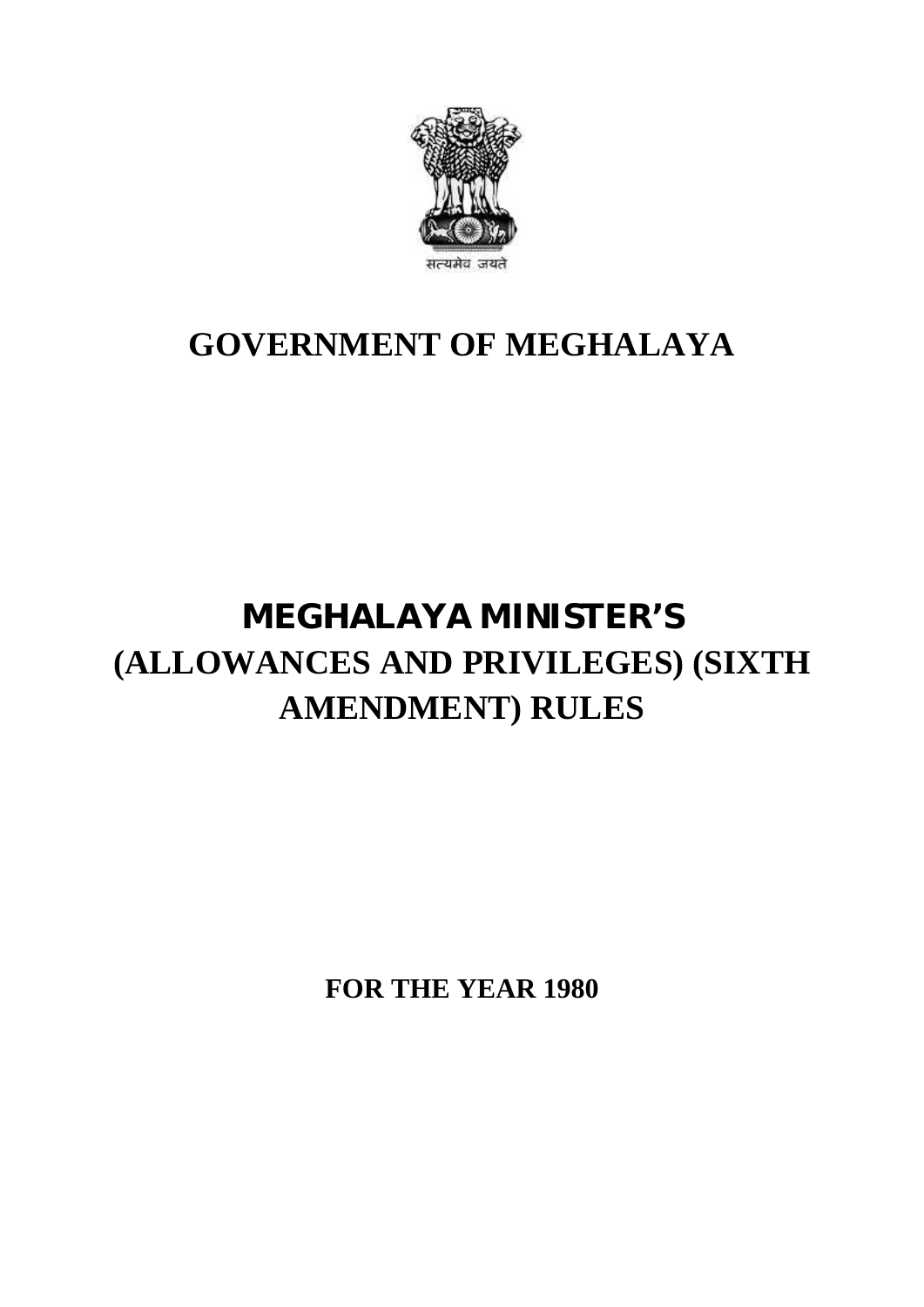### The 18<sup>th</sup> February, 1980

**No. FEM.81/77/17** – In exercise of the powers conferred by Sections 8 and 10 of the Meghalaya Ministers' (Salaries and Allowances) Act, 1972 (Act No. 4 of 1972) (hereinafter The 18<sup>th</sup> February, 1980<br>No. FEM.81/77/17 – In exercise of the powers conferred by Sections 8 and 10 of the<br>Meghalaya Ministers' (Salaries and Allowances) Act, 1972 (Act No. 4 of 1972) (hereinafter<br>referred to as the Act) The 18<sup>th</sup> February, 1980<br> **No. FEM.81/77/17** – In exercise of the powers conferred by Sections 8 and 10 of the<br>
Meghalaya Ministers' (Salaries and Allowances) Act, 1972 (Act No. 4 of 1972) (hereinafter<br>
referred to as the No. FEM.81/77/17 – In exercise of the powers confer<br>Meghalaya Ministers' (Salaries and Allowances) Act, 1972 (<br>referred to as the Act), the Governor of Meghalaya is p<br>amendment to the Meghalaya Minister's (Allowances<br>(here amendment to the Meghalaya Minister's (Allowances and Privileges) Rules, 1973<br>(hereinafter referred to as the principal Rules), namely:-<br>**THE MEGHALAYA MINISTER'S (ALLOWANCES AND PRIVILEGES) (SIXTH<br>AMENDMENT) RULES, 1980** 

# THE MEGHALAYA MINISTER'S (ALLOWANCES AND PRIVILEGES) (SIXTH

1. **Short title and commencement** – (1) Theses Rules may be called the Meghalaya Ministers' (Allowances and Privileges) (Sixth Amendment) Rules, 1980 **Short title and commencement**  $- (1)$  Theses Rules may be called the Meghalaya Ministers' (Allowances and Privileges) (Sixth Amendment) Rules, 1980<br>(2) They shall be deemed to have had effect and come into force on the fi

September, 1979.

2. **Amendment of Rule 15 of the Principal Rules** – For Rule 15 of the principal Rules and the Explanation thereunder, the following shall be substituted, namely :the Explanation thereunder, the following shall be substituted, namely :-

"15 For journeys by road, a Minister shall be entitled by petrol, mileage allowance shall be as follows:- (1) If a Minister travels in his own car and it is run by petrol, mileage allowance shall be as follows:-

as follows:-

| us follows:-    |                                                                             |  |                                                                                     |  |  |  |
|-----------------|-----------------------------------------------------------------------------|--|-------------------------------------------------------------------------------------|--|--|--|
| as follows:-    |                                                                             |  | If a Minister travels in his own car and it is run by petrol, mileage allowance she |  |  |  |
| (a) Standard 10 |                                                                             |  | 59 P. Per Km.                                                                       |  |  |  |
| $(b)$ Fiat      |                                                                             |  | 65 P. Per Km.                                                                       |  |  |  |
| (c) Ambassador  |                                                                             |  | 80 P. Per Km.                                                                       |  |  |  |
|                 | (d) Cars with an engine of 28 HP and above ---                              |  |                                                                                     |  |  |  |
| (i)             | During the first two<br>years of the purchase<br>of the Car (New).          |  | Rs. 1.07 P. Per Km.                                                                 |  |  |  |
| (ii)            | For the next two<br>years after purchase.                                   |  | Rs. 1.25 P. Per Km.                                                                 |  |  |  |
| (iii)           | After four years of<br>purchase.                                            |  | Rs. 1.44 P. Per Km.                                                                 |  |  |  |
|                 | (e) Jeeps, Station Wagons and other vehicles like Plymouth, Desoto, etc., - |  |                                                                                     |  |  |  |
| (i)             | During the first two<br>years of purchase of<br>the Vehicle (New)           |  | 93 P. Per Km.                                                                       |  |  |  |
| (ii)            | For the next two<br>years after purchase.                                   |  | Rs. 1.01 P. Per Km.                                                                 |  |  |  |
|                 |                                                                             |  |                                                                                     |  |  |  |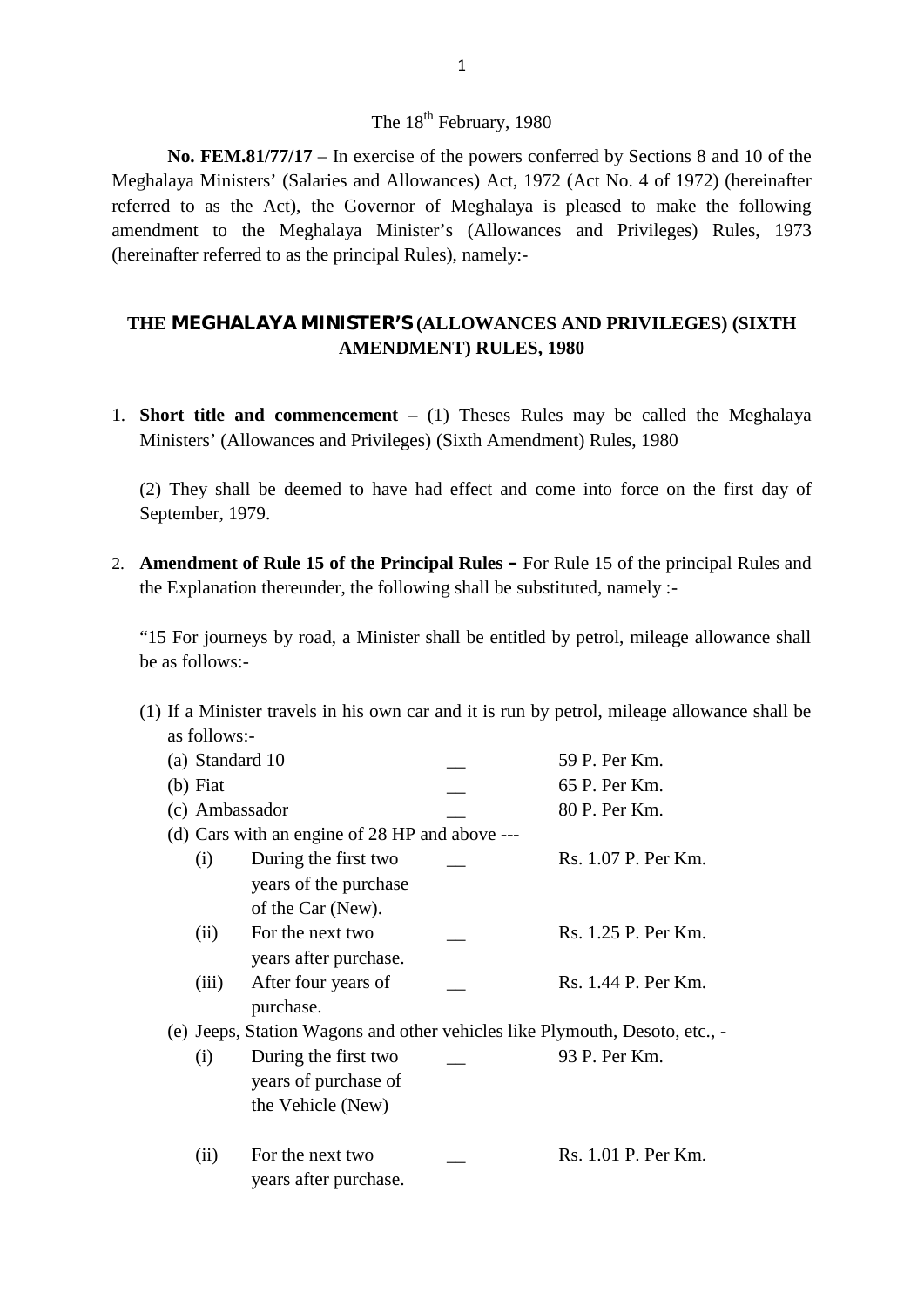- (iii) After four years of 2<br>purchase. Rs. 1.07 P. Per Km. purchase. (iii) After four years of Theorem 2014, 107 P. Per Km.<br>
purchase.<br>
(2) If a Minister travels in a car allotted to him by the Government under the Act, and it is
- run by petrol, mileage allowance shall be admissible at the following rates, irrespective of whether a night is spent outside the headquarters or not, provided the cost of propulsion is borne by the Minister himself:-<br>(a) irrespective of whether a night is spent outside the headquarters or not, provided the cost of propulsion is borne by the Minister himself:-
	-

| t of propulsion is borne by the Minister himself:-                |               |
|-------------------------------------------------------------------|---------------|
| During the first two years of the purchase of the vehicle (New):- |               |
| Standard 10                                                       | 41 P. Per Km. |
| Fiat                                                              | 48 P. Per Km. |
| Ambassador                                                        | 60 P. Per Km. |
| Cars with an engine                                               | 98 P. Per Km. |
| 28 HP and above.                                                  |               |
| Jeeps, Station Wagons                                             | 80 P. Per Km. |
| and other vehicles like Plymouth.                                 |               |
| Desoto, etc.                                                      |               |

| Desoto, etc.                                               |  |                     |  |  |  |  |
|------------------------------------------------------------|--|---------------------|--|--|--|--|
| (b) For the next two years after purchase:-                |  |                     |  |  |  |  |
| Standard 10                                                |  | 47 P. Per Km.       |  |  |  |  |
| Fiat                                                       |  | 53 P. Per Km.       |  |  |  |  |
| Ambassador                                                 |  | 65 P. Per Km.       |  |  |  |  |
| Cars with an engine of<br>28 HP and above.                 |  | Rs. 1.07 P. Per Km. |  |  |  |  |
| Jeeps, Station Wagons<br>and other vehicles like Plymouth. |  | 88 P. Per Km.       |  |  |  |  |
| Desoto, etc.                                               |  |                     |  |  |  |  |
| (c) After four years of purchase                           |  |                     |  |  |  |  |
| Standard 10                                                |  | 52 P. Per Km.       |  |  |  |  |
| Fiat                                                       |  | 58 P. Per Km.       |  |  |  |  |
| Ambassador                                                 |  | 71 P. Per Km.       |  |  |  |  |
| Cars with an engine of                                     |  | Rs. 1.32 P. Per Km. |  |  |  |  |
| 28 HP and above.                                           |  |                     |  |  |  |  |
| Jeeps, Station Wagons                                      |  | 95 P. Per Km.       |  |  |  |  |
| and other vehicles like Plymouth.                          |  |                     |  |  |  |  |
| Desoto, etc.                                               |  |                     |  |  |  |  |